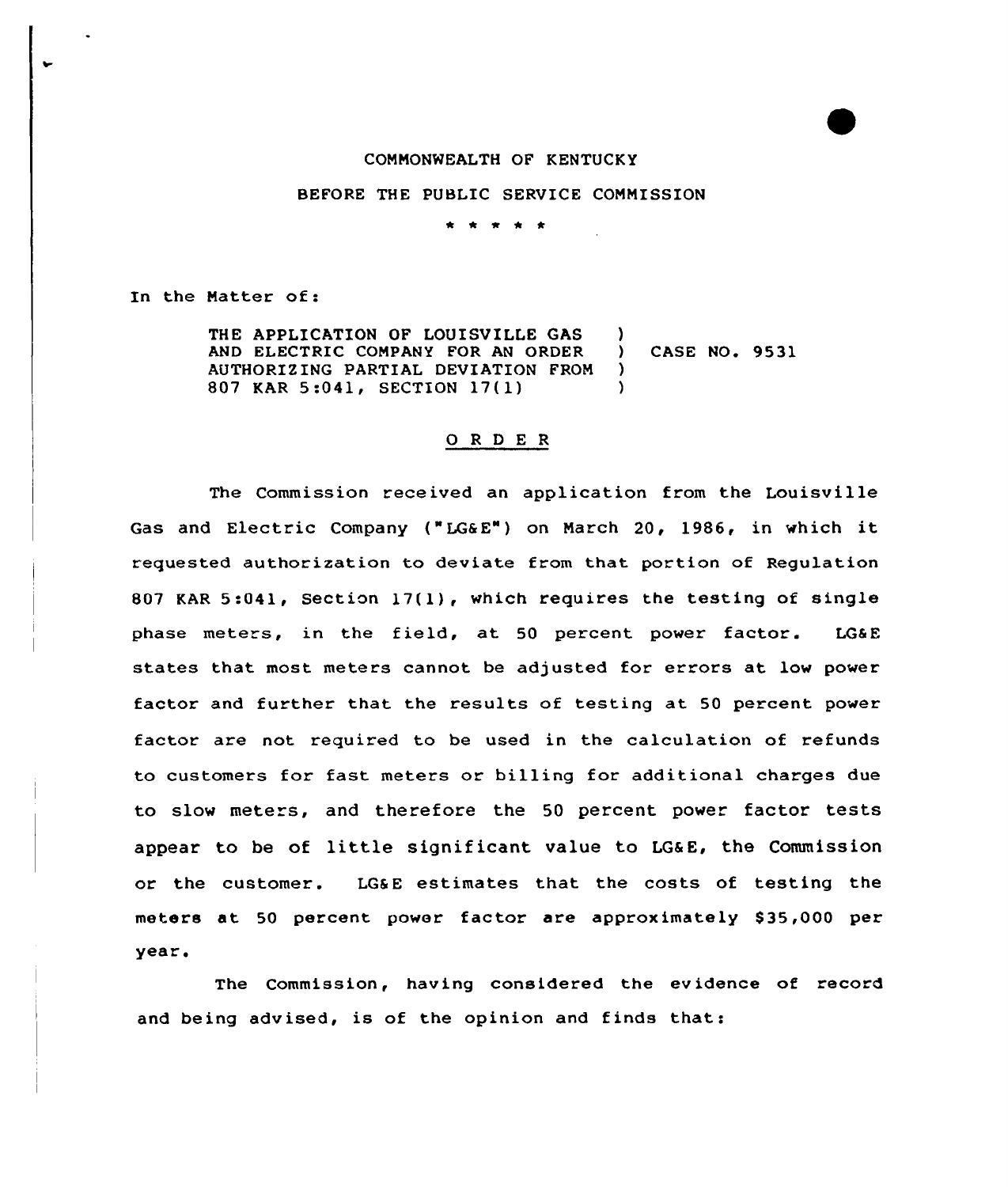1. The majority of single phase meters in use by LG&E are used for metering residential loads and the power factor of these loads is nearly always above 90 percent; therefore a meter out of tolerance at 50 percent power factor would not introduce an appreciable error into the kilowatt hours registered on the meter.

2. The Commission's rules and regulations do not require the use of test information at 50 percent power factor in the adjustment of <sup>a</sup> customer's bill.

3. Many meters which are in use by LGSE, do not have an adjustment mechanism for 50 percent power factor errors.

4. The deviation requested by LG&E will reduce the cost to its customers in matters relating to meter testing without reducing the quality of service and therefore the request should be granted.

IT Is THEREFoRE oRDERED that the deviation from the requirements for testing single phase watt-hour meters at 50 percent power factor as requested by LGaE in its application received March 20, 1986, be and it hereby is granted.

IT IS FURTHER ORDERED that LG&E continue to test new and reconditioned single phase watt-hour meters at 50 percent power factor as required by Commission regulations.

IT IS FURTHER ORDERED that LG&E shall file a new tariff incorporating this deviation within 20 days from the date this Order is received.

 $-2-$